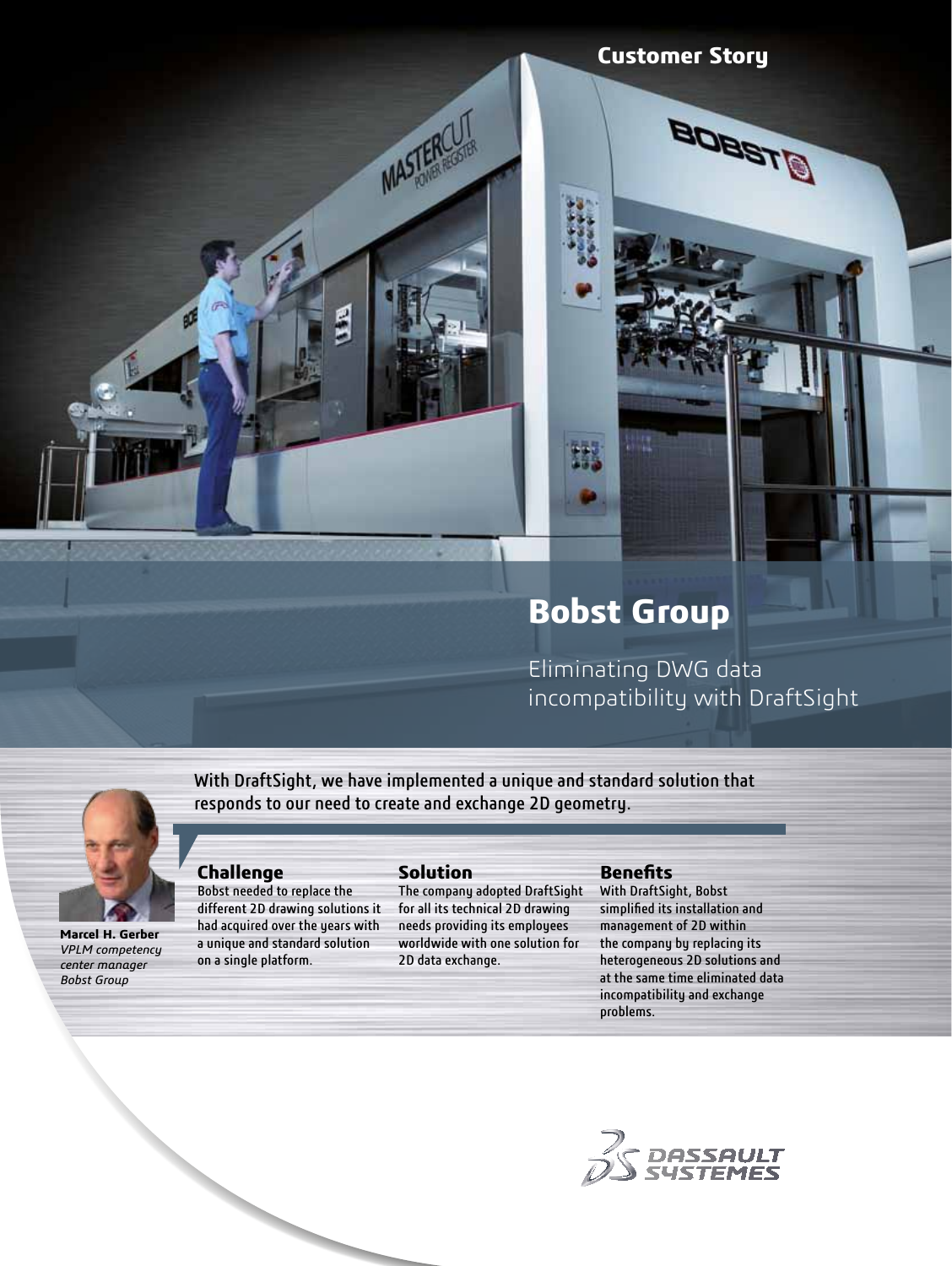

## **Leading supplier to packaging manufacturers**

Bobst Group is the world's leading supplier of equipment and services to packaging manufacturers in the folding carton, corrugated board and flexible material industries. Its mission is to enable its clients to provide reliable and attractive packaging that is eco-friendly and cost-effective.

The Group is composed of over thirty companies around the globe including Bobst, Asitrade, Martin, Fischer & Krecke, General, Kocksiek, and Rotomec. Each company designs, develops, and manufactures its own products that are adapted to a wide variety of local conditions and market preferences. Headquartered in Lausanne, Switzerland, the Group is also present in France, Italy, England and Germany and has manufacturing and assembly facilities in Brazil, China and India.

One of Bobst Group's most significant business challenges is to adapt its industrial processes and organization to better face rapidly increasing competition and market changes. At the same time, the company must ensure that these internal changes do not adversely affect the quality of its products or the high quality of service to which its customers have grown accustomed.

## **Simple and unique solution**

The Group focused its efforts on implementing an IT strategy with the objective of simplifying and standardizing all its 2D drawing solutions. "We had deployed a variety of 2D solutions over the years but were increasingly faced with DWG data exchange problems that arose when colleagues didn't use the same software," said Marcel H. Gerber, VPLM competency center manager for Bobst worldwide. "We therefore decided to implement a unique solution on one platform so that employees all over the world can communicate and exchange 2D information."

The solution Bobst Group opted for is DraftSight, Dassault Systèmes' no-cost, intuitive and powerful 2D solution for creating, editing and viewing DWG files. DraftSight thus became the unique and standard tool for technical 2D drawings for



*Bobst machine layout for customer*